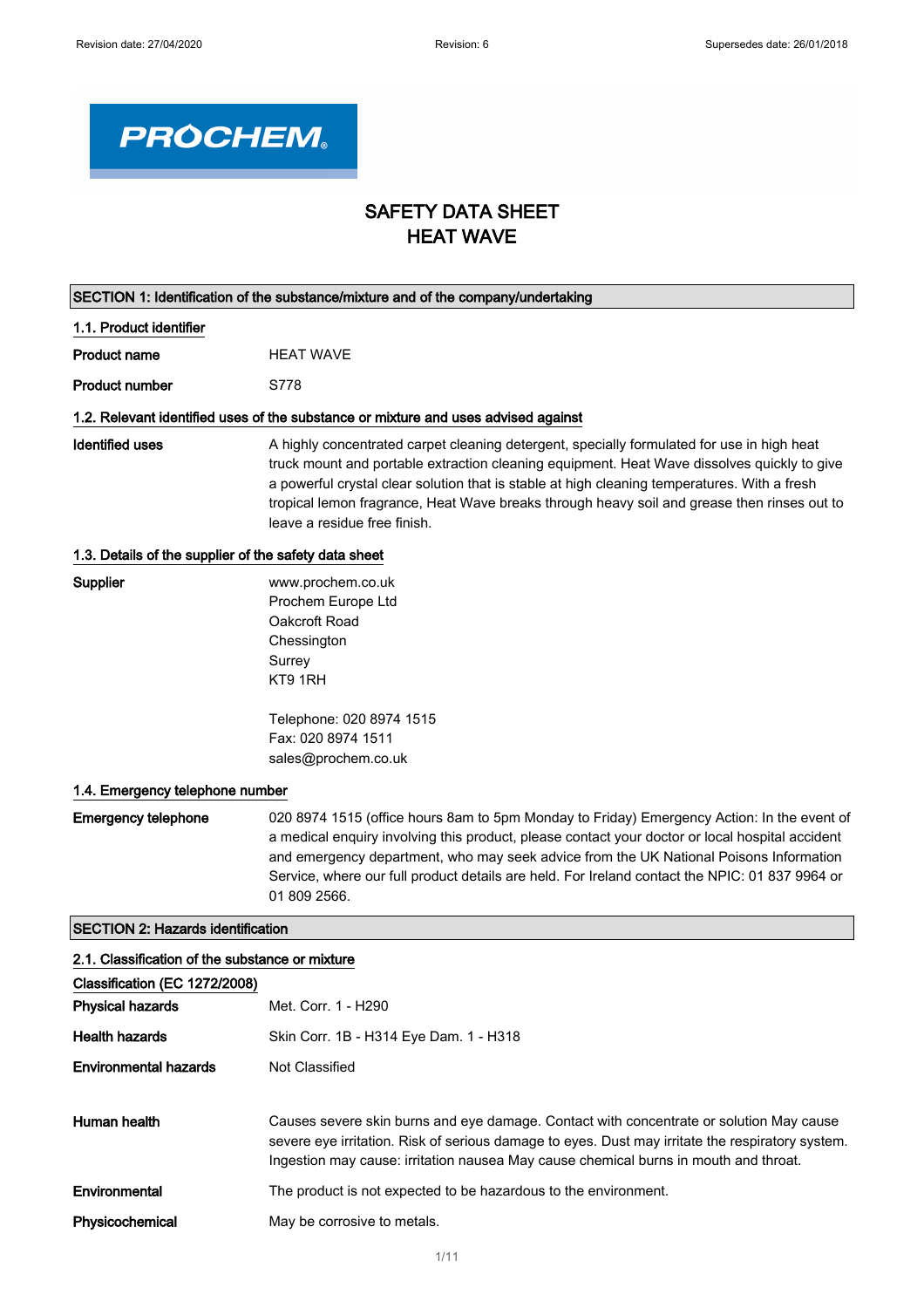# HEAT WAVE

### 2.2. Label elements

## Hazard pictograms



| Signal word                     | Danger                                                                                                                                                                                                                                                                                                                                                                                                                                                                    |
|---------------------------------|---------------------------------------------------------------------------------------------------------------------------------------------------------------------------------------------------------------------------------------------------------------------------------------------------------------------------------------------------------------------------------------------------------------------------------------------------------------------------|
| <b>Hazard statements</b>        | H <sub>290</sub> May be corrosive to metals.<br>H314 Causes severe skin burns and eye damage.                                                                                                                                                                                                                                                                                                                                                                             |
| <b>Precautionary statements</b> | P <sub>102</sub> Keep out of reach of children.<br>P280 Wear protective gloves/ protective clothing/ eye protection/ face protection.<br>P305+P351+P338 IF IN EYES: Rinse cautiously with water for several minutes. Remove<br>contact lenses, if present and easy to do. Continue rinsing.<br>P303+P361+P353 IF ON SKIN (or hair): Take off immediately all contaminated clothing.<br>Rinse skin with water or shower.<br>P310 Immediately call a POISON CENTER/ doctor. |
| Contains                        | Disodium metasilicate, Tetrasodium ethylene diamine tetraacetate, Alcohols, C7-21<br>ethoxylated, Quaternary alkyl methyl amine ethoxylate methyl chloride                                                                                                                                                                                                                                                                                                                |
| Detergent labelling             | $\geq$ 30% phosphates, 5 - < 15% EDTA and salts thereof, < 5% anionic surfactants, < 5%<br>cationic surfactants, < 5% non-ionic surfactants, < 5% perfumes, Contains Citral, d-Limonene,<br>Linalool, Geraniol                                                                                                                                                                                                                                                            |

# 2.3. Other hazards

See section 8 for details of exposure limits.

| <b>SECTION 3: Composition/information on ingredients</b> |                      |                                                      |  |
|----------------------------------------------------------|----------------------|------------------------------------------------------|--|
| 3.2. Mixtures                                            |                      |                                                      |  |
| Sodium carbonate                                         |                      | 10-30%                                               |  |
| CAS number: 497-19-8<br>EC number: 207-838-8             |                      | REACH registration number: 01-<br>2119485498-19-XXXX |  |
| <b>Classification</b><br>Eye Irrit. 2 - H319             |                      |                                                      |  |
| Disodium metasilicate                                    |                      | 5-10%                                                |  |
| CAS number: 6834-92-0                                    | EC number: 229-912-9 | REACH registration number: 01-<br>2119449811-37-XXXX |  |
| Classification                                           |                      |                                                      |  |
| Met. Corr. 1 - H290                                      |                      |                                                      |  |
| Skin Corr. 1B - H314                                     |                      |                                                      |  |
| Eye Dam. 1 - H318                                        |                      |                                                      |  |
| STOT SE 3 - H335                                         |                      |                                                      |  |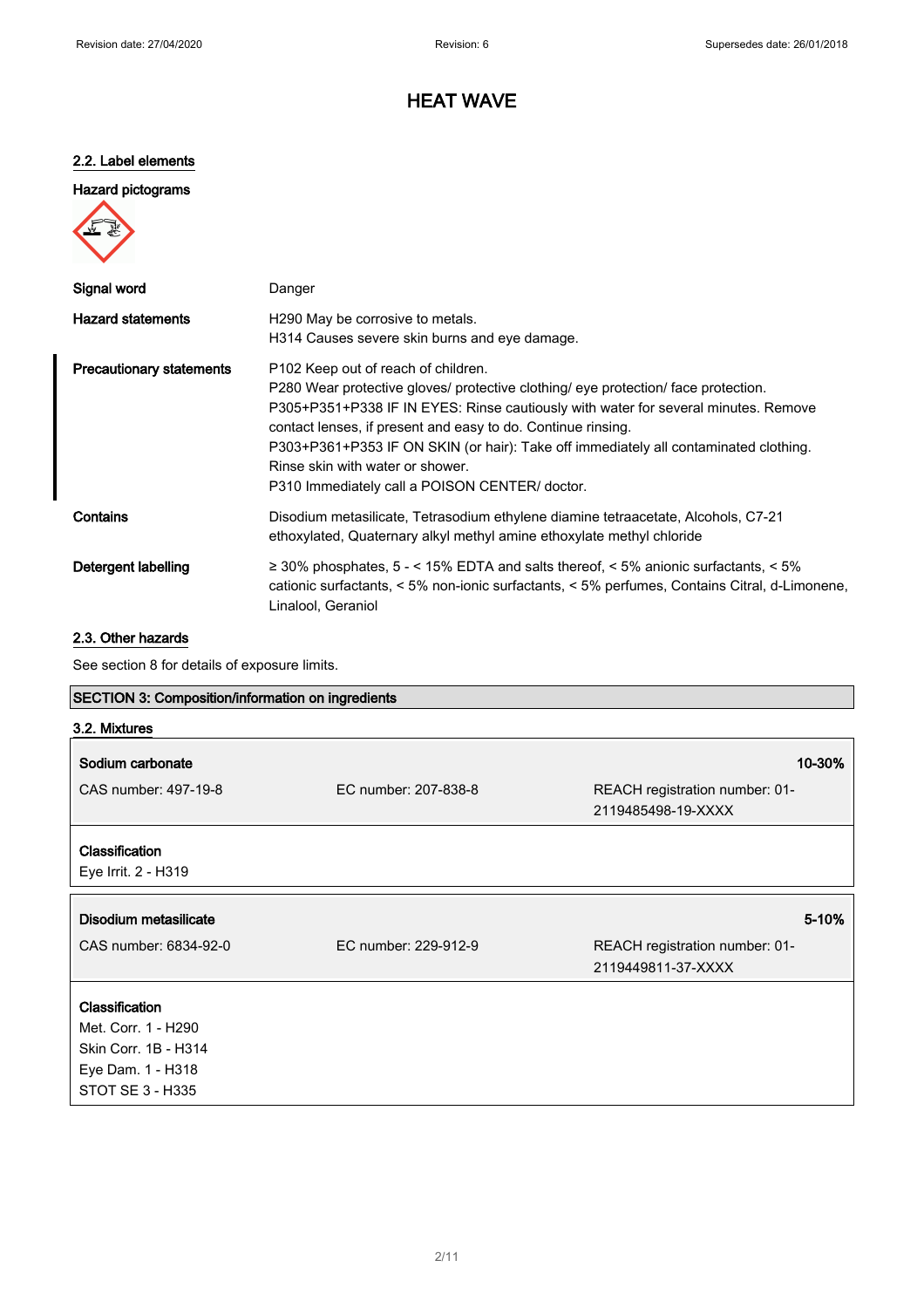| Tetrasodium ethylene diamine tetraacetate                                                                                                                                                          |                      |                                                      | 5-10%    |
|----------------------------------------------------------------------------------------------------------------------------------------------------------------------------------------------------|----------------------|------------------------------------------------------|----------|
| CAS number: 64-02-8                                                                                                                                                                                | EC number: 200-573-9 |                                                      |          |
| Classification<br>Acute Tox. 4 - H302<br>Acute Tox. 4 - H332<br>Eye Dam. 1 - H318<br><b>STOT RE 2 - H373</b>                                                                                       |                      |                                                      |          |
| Alcohols, C7-21 ethoxylated<br>CAS number: 68991-48-0                                                                                                                                              |                      |                                                      | $1 - 5%$ |
| Classification<br>Skin Irrit. 2 - H315<br>Eye Dam. 1 - H318                                                                                                                                        |                      |                                                      |          |
| (2-Methoxymethylethoxy)propanol<br>CAS number: 34590-94-8                                                                                                                                          | EC number: 252-104-2 | REACH registration number: 01-                       | $1 - 5%$ |
| Substance with a Community workplace exposure limit.                                                                                                                                               |                      | 2119450011-60-XXXX                                   |          |
| Classification<br>Not Classified                                                                                                                                                                   |                      |                                                      |          |
| Sodium xylenesulphonate                                                                                                                                                                            |                      |                                                      | $1 - 5%$ |
| CAS number: 1300-72-7                                                                                                                                                                              | EC number: 215-090-9 | REACH registration number: 01-<br>2119513350-56-XXXX |          |
| Classification<br>Eye Irrit. 2 - H319                                                                                                                                                              |                      |                                                      |          |
| Quaternary alkyl methyl amine ethoxylate methyl chloride<br>CAS number: 70750-47-9<br>M factor (Acute) = $1$                                                                                       |                      |                                                      | $1 - 5%$ |
| Classification<br>Acute Tox. 4 - H302<br>Skin Irrit. 2 - H315<br>Eye Dam. 1 - H318<br>Aquatic Acute 1 - H400<br>The Full Text for all R-Phrases and Hazard Statements are Displayed in Section 16. |                      |                                                      |          |

SECTION 4: First aid measures

## 4.1. Description of first aid measures

Inhalation Move affected person to fresh air at once. Get medical attention if any discomfort continues. If powder is accidentally inhaled then treat as ingestion. Rinse nose and mouth with water.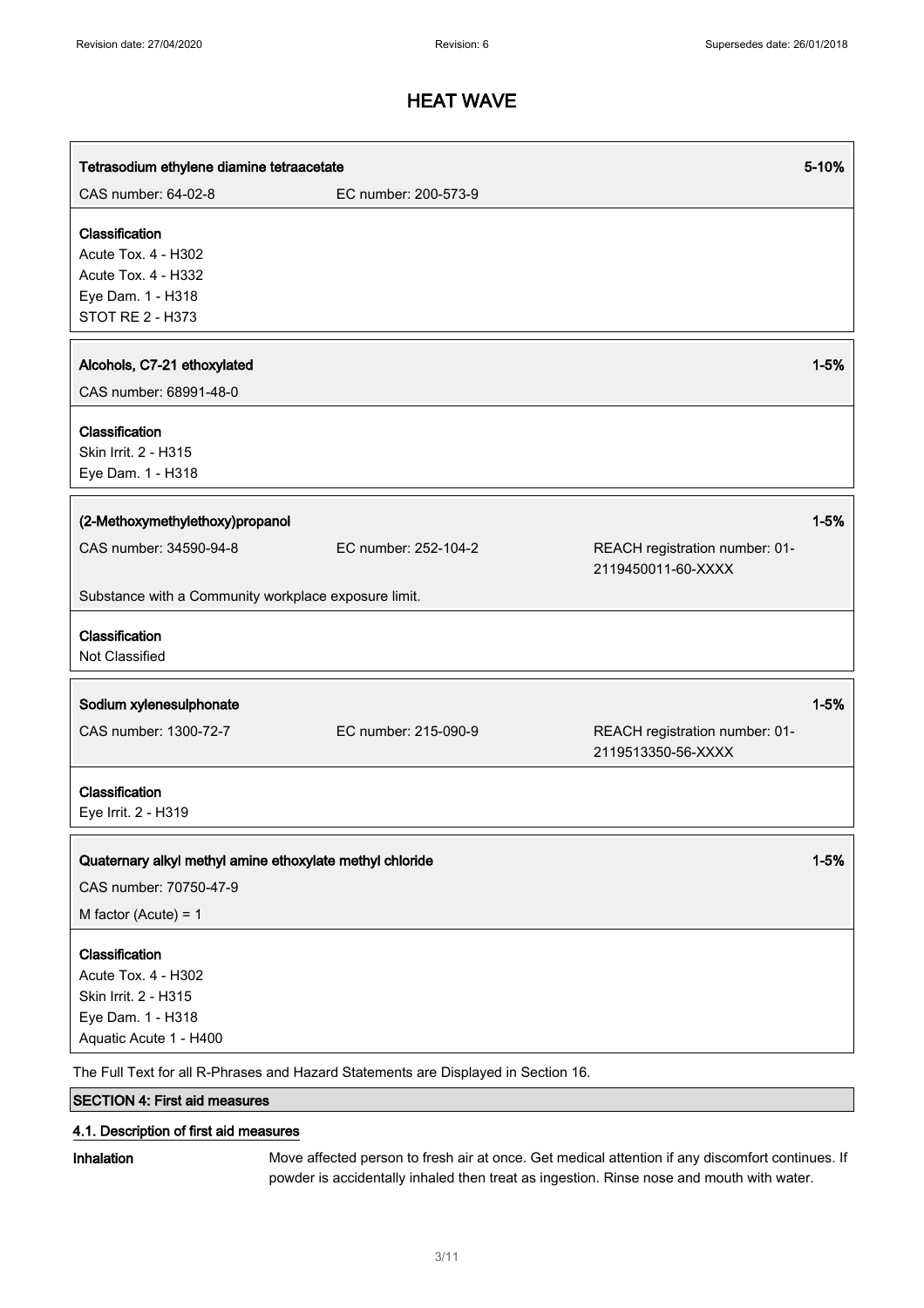| Ingestion                                                  | Rinse mouth thoroughly with water. Give plenty of water to drink. Never give anything by<br>mouth to an unconscious person. Get medical attention. Do not induce vomiting.                                                                             |  |  |
|------------------------------------------------------------|--------------------------------------------------------------------------------------------------------------------------------------------------------------------------------------------------------------------------------------------------------|--|--|
| Skin contact                                               | Wash skin thoroughly with soap and water. Get medical attention if irritation persists after<br>washing.                                                                                                                                               |  |  |
| Eye contact                                                | Rinse immediately with plenty of water. Remove any contact lenses and open eyelids wide<br>apart. Continue to rinse for at least 15 minutes. Get medical attention.                                                                                    |  |  |
|                                                            | 4.2. Most important symptoms and effects, both acute and delayed                                                                                                                                                                                       |  |  |
| Eye contact                                                | Contact with concentrate or solution May cause severe eye irritation. May cause permanent<br>damage if eye is not immediately irrigated.                                                                                                               |  |  |
|                                                            | 4.3. Indication of any immediate medical attention and special treatment needed                                                                                                                                                                        |  |  |
| <b>Specific treatments</b>                                 | In the event of contact with eyes or ingestion seek immediate medical help. Rinse immediately<br>with plenty of water.                                                                                                                                 |  |  |
| <b>SECTION 5: Firefighting measures</b>                    |                                                                                                                                                                                                                                                        |  |  |
| 5.1. Extinguishing media                                   |                                                                                                                                                                                                                                                        |  |  |
| Suitable extinguishing media                               | The product is not flammable. Extinguish with the following media: Water spray, dry powder or<br>carbon dioxide.                                                                                                                                       |  |  |
| 5.2. Special hazards arising from the substance or mixture |                                                                                                                                                                                                                                                        |  |  |
| Specific hazards                                           | No unusual fire or explosion hazards noted.                                                                                                                                                                                                            |  |  |
| <b>Hazardous combustion</b><br>products                    | Thermal decomposition or combustion products may include the following substances: Oxides<br>of carbon. Acids - organic.                                                                                                                               |  |  |
| 5.3. Advice for firefighters                               |                                                                                                                                                                                                                                                        |  |  |
| Special protective equipment<br>for firefighters           | Wear positive-pressure self-contained breathing apparatus (SCBA) and appropriate protective<br>clothing.                                                                                                                                               |  |  |
| <b>SECTION 6: Accidental release measures</b>              |                                                                                                                                                                                                                                                        |  |  |
|                                                            | 6.1. Personal precautions, protective equipment and emergency procedures                                                                                                                                                                               |  |  |
| <b>Personal precautions</b>                                | Wear protective clothing as described in Section 8 of this safety data sheet.                                                                                                                                                                          |  |  |
| 6.2. Environmental precautions                             |                                                                                                                                                                                                                                                        |  |  |
| <b>Environmental precautions</b>                           | Avoid discharge into drains or watercourses or onto the ground.                                                                                                                                                                                        |  |  |
| 6.3. Methods and material for containment and cleaning up  |                                                                                                                                                                                                                                                        |  |  |
| Methods for cleaning up                                    | For concentrate: Collect spillage with a shovel and broom, or similar and reuse, if possible.<br>For solution: Absorb spillage with non-combustible, absorbent material. Collect and place in<br>suitable waste disposal containers and seal securely. |  |  |
| 6.4. Reference to other sections                           |                                                                                                                                                                                                                                                        |  |  |
| Reference to other sections                                | For personal protection, see Section 8. For waste disposal, see Section 13.                                                                                                                                                                            |  |  |
| <b>SECTION 7: Handling and storage</b>                     |                                                                                                                                                                                                                                                        |  |  |
|                                                            | 7.1. Precautions for safe handling                                                                                                                                                                                                                     |  |  |
| <b>Usage precautions</b>                                   | Wear protective clothing as described in Section 8 of this safety data sheet. Wash hands<br>thoroughly after handling. Wash contaminated clothing before reuse. Do not eat, drink or<br>smoke when using this product.                                 |  |  |

# 7.2. Conditions for safe storage, including any incompatibilities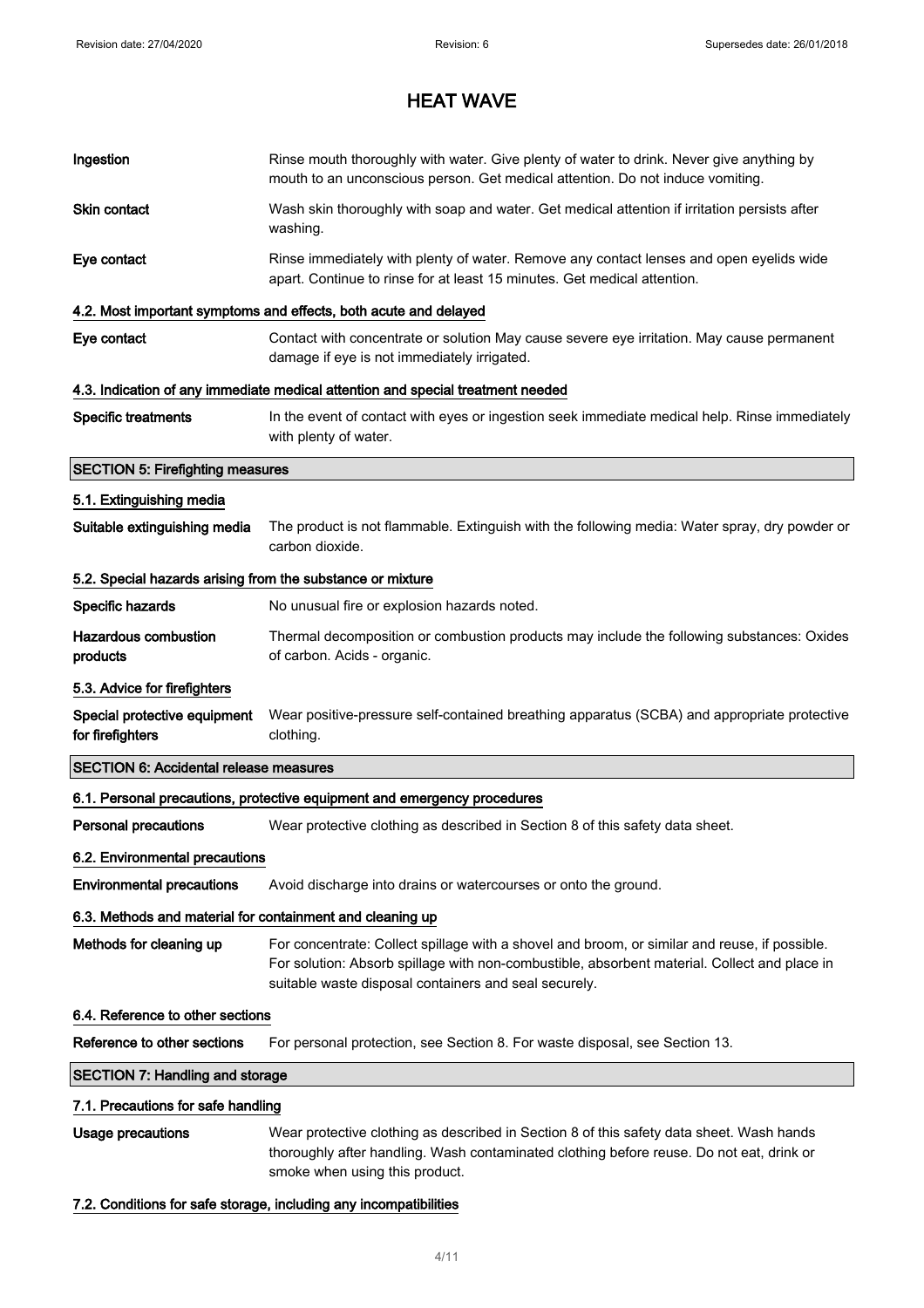| Storage precautions | Do not store near heat sources or expose to high temperatures. Store in closed original                |
|---------------------|--------------------------------------------------------------------------------------------------------|
|                     | container at temperatures between $5^{\circ}$ C and $30^{\circ}$ C. Keep out of the reach of children. |

### 7.3. Specific end use(s)

Specific end use(s) The identified uses for this product are detailed in Section 1.2.

### SECTION 8: Exposure controls/Personal protection

### 8.1. Control parameters

### Occupational exposure limits

Long-term exposure limit (8-hour TWA): NUI 4 mg/m3 resp.dust 10 mg/m3 total dust NUI = Nuisance Dust.

#### Disodium metasilicate

Short-term exposure limit (15-minute): SUP 2 mg/m<sup>3</sup> SUP = Supplier's recommendation.

### (2-Methoxymethylethoxy)propanol

Long-term exposure limit (8-hour TWA): WEL 50 ppm 308 mg/m<sup>3</sup> Sk

WEL = Workplace Exposure Limit. Sk = Can be absorbed through the skin.

### 8.2. Exposure controls

### Protective equipment



| Appropriate engineering<br>controls | Provide adequate ventilation.                                                                                                                                                                                                                         |
|-------------------------------------|-------------------------------------------------------------------------------------------------------------------------------------------------------------------------------------------------------------------------------------------------------|
| Eye/face protection                 | Side shield safety glasses are recommended when handling this product.                                                                                                                                                                                |
| Hand protection                     | Wear protective gloves. It is recommended that gloves are made of the following material:<br>Nitrile rubber. Protective gloves should be inspected for wear before use and replaced<br>regularly in accordance with the manufacturers specifications. |
| Hygiene measures                    | Wash hands thoroughly after handling. Wash contaminated clothing before reuse. Do not eat,<br>drink or smoke when using this product.                                                                                                                 |
| Respiratory protection              | Not required in normal use.                                                                                                                                                                                                                           |

### SECTION 9: Physical and chemical properties

#### 9.1. Information on basic physical and chemical properties

| Appearance                      | Powder.                    |
|---------------------------------|----------------------------|
| Colour                          | Red.                       |
| Odour                           | Tropical Lemon.            |
| Odour threshold                 | Not determined.            |
| рH                              | pH (diluted solution): 9.5 |
| Initial boiling point and range | Not applicable.            |
| <b>Evaporation rate</b>         | Not determined.            |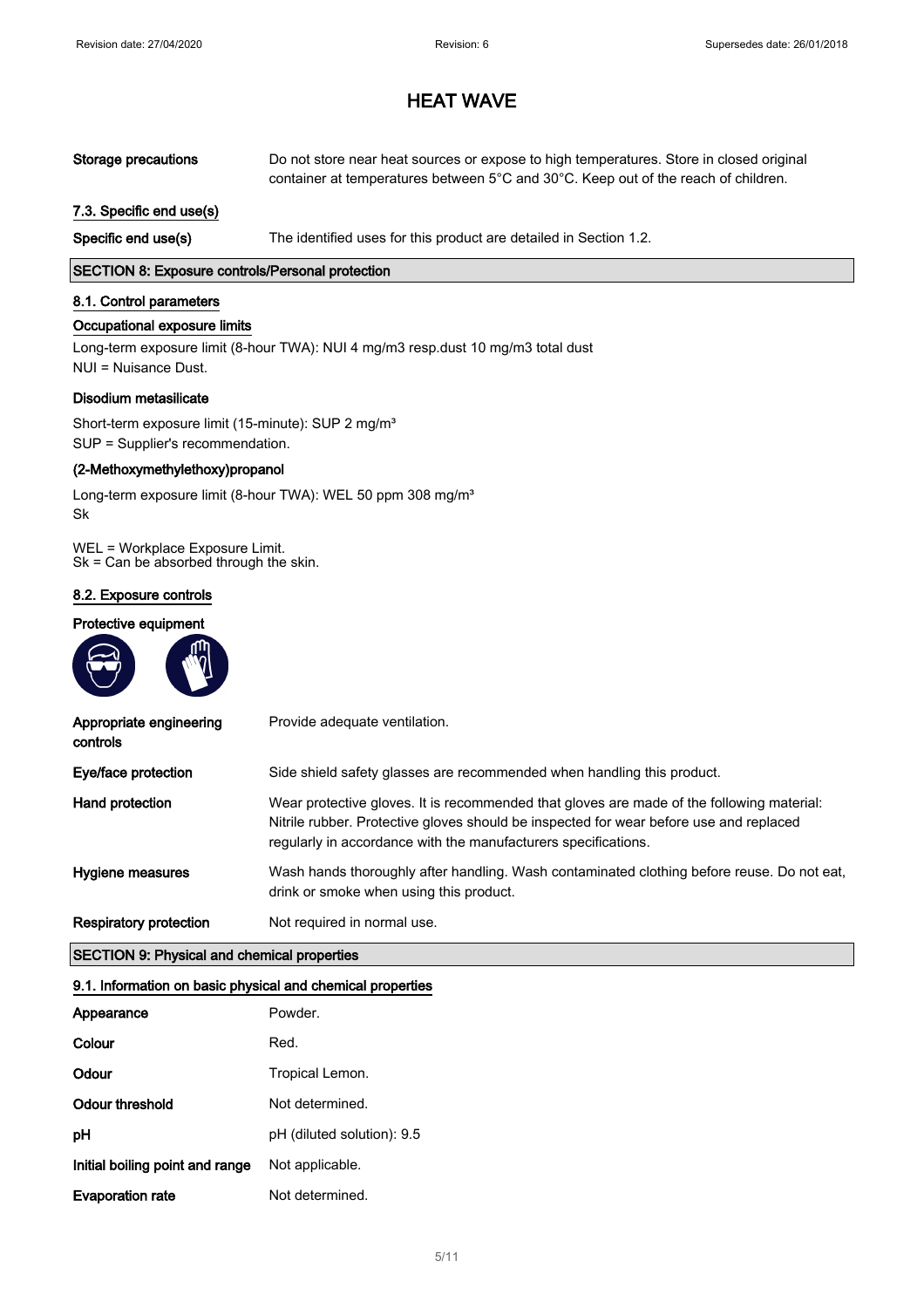| Upper/lower flammability or<br>explosive limits                     | Not applicable.                                                                                                                                                                                                                                                            |  |
|---------------------------------------------------------------------|----------------------------------------------------------------------------------------------------------------------------------------------------------------------------------------------------------------------------------------------------------------------------|--|
| Vapour pressure                                                     | Not determined.                                                                                                                                                                                                                                                            |  |
| Vapour density                                                      | Not determined.                                                                                                                                                                                                                                                            |  |
| <b>Relative density</b>                                             | 1.0                                                                                                                                                                                                                                                                        |  |
| Solubility(ies)                                                     | Soluble in water.                                                                                                                                                                                                                                                          |  |
| <b>Partition coefficient</b>                                        | Not determined.                                                                                                                                                                                                                                                            |  |
| Auto-ignition temperature                                           | Not determined.                                                                                                                                                                                                                                                            |  |
| <b>Viscosity</b>                                                    | Not applicable.                                                                                                                                                                                                                                                            |  |
| <b>Explosive properties</b>                                         | Not applicable.                                                                                                                                                                                                                                                            |  |
| <b>Oxidising properties</b>                                         | Not applicable.                                                                                                                                                                                                                                                            |  |
| 9.2. Other information                                              |                                                                                                                                                                                                                                                                            |  |
| Other information                                                   | None.                                                                                                                                                                                                                                                                      |  |
| <b>SECTION 10: Stability and reactivity</b>                         |                                                                                                                                                                                                                                                                            |  |
| 10.1. Reactivity                                                    |                                                                                                                                                                                                                                                                            |  |
| Reactivity                                                          | There are no known reactivity hazards associated with this product.                                                                                                                                                                                                        |  |
| 10.2. Chemical stability                                            |                                                                                                                                                                                                                                                                            |  |
| <b>Stability</b>                                                    | Stable at normal ambient temperatures.                                                                                                                                                                                                                                     |  |
| 10.3. Possibility of hazardous reactions                            |                                                                                                                                                                                                                                                                            |  |
| Possibility of hazardous<br>reactions                               | May be corrosive to metals.                                                                                                                                                                                                                                                |  |
| 10.4. Conditions to avoid                                           |                                                                                                                                                                                                                                                                            |  |
| <b>Conditions to avoid</b>                                          | Store in closed original container at temperatures between 5°C and 30°C. Protect from<br>freezing and direct sunlight.                                                                                                                                                     |  |
| 10.5. Incompatible materials                                        |                                                                                                                                                                                                                                                                            |  |
| Materials to avoid                                                  | Strong oxidising agents. Strong acids. Metals.                                                                                                                                                                                                                             |  |
| 10.6. Hazardous decomposition products                              |                                                                                                                                                                                                                                                                            |  |
| Hazardous decomposition<br>products                                 | Thermal decomposition or combustion products may include the following substances: Oxides<br>of carbon. Acids - organic.                                                                                                                                                   |  |
| <b>SECTION 11: Toxicological information</b>                        |                                                                                                                                                                                                                                                                            |  |
| 11.1. Information on toxicological effects                          |                                                                                                                                                                                                                                                                            |  |
| <b>Toxicological effects</b>                                        | Ingestion may cause: Gastrointestinal symptoms, including upset stomach. Nausea, vomiting.<br>May cause chemical burns in mouth and throat. Dust in high concentrations may irritate the<br>respiratory system. Vapours may cause headache, fatigue, dizziness and nausea. |  |
| Acute toxicity - oral                                               |                                                                                                                                                                                                                                                                            |  |
| ATE oral (mg/kg)                                                    | 11,415.53                                                                                                                                                                                                                                                                  |  |
| Acute toxicity - inhalation<br>ATE inhalation (dusts/mists<br>mg/l) | 29.07                                                                                                                                                                                                                                                                      |  |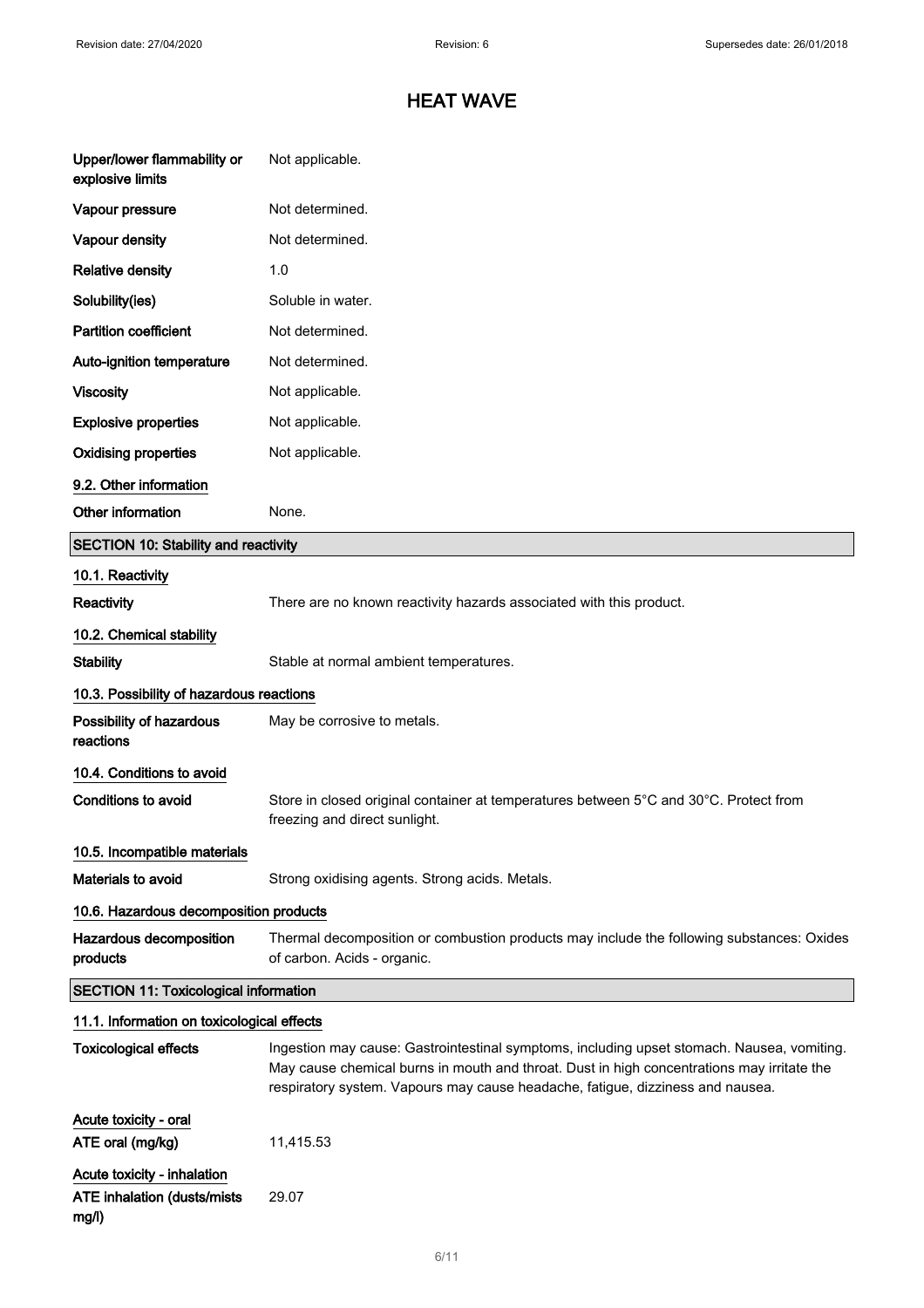| Skin corrosion/irritation         |                                                                                                                                                                          |  |  |
|-----------------------------------|--------------------------------------------------------------------------------------------------------------------------------------------------------------------------|--|--|
| Skin corrosion/irritation         | Causes severe burns.                                                                                                                                                     |  |  |
| Serious eye damage/irritation     |                                                                                                                                                                          |  |  |
| Serious eye damage/irritation     | Contact with concentrate or solution May cause severe eye irritation. Risk of serious damage<br>to eyes. May cause permanent damage if eye is not immediately irrigated. |  |  |
| <b>Skin sensitisation</b>         |                                                                                                                                                                          |  |  |
| Skin sensitisation                | Contains Citral Limonene Linalool Geraniol                                                                                                                               |  |  |
| Germ cell mutagenicity            |                                                                                                                                                                          |  |  |
| Genotoxicity - in vivo            | No effects expected based upon current data.                                                                                                                             |  |  |
| Carcinogenicity                   |                                                                                                                                                                          |  |  |
| Carcinogenicity                   | No effects expected based upon current data.                                                                                                                             |  |  |
| Reproductive toxicity             |                                                                                                                                                                          |  |  |
| Reproductive toxicity - fertility | No effects expected based upon current data.                                                                                                                             |  |  |

# Toxicological information on ingredients.

| Acute toxicity - oral                                          |                                           |
|----------------------------------------------------------------|-------------------------------------------|
| Acute toxicity oral (LD <sub>50</sub><br>mg/kg)                | 2,800.0                                   |
| <b>Species</b>                                                 | Rat                                       |
| Acute toxicity - dermal                                        |                                           |
| Acute toxicity dermal (LD <sub>50</sub> 2,000.0<br>mg/kg)      |                                           |
| <b>Species</b>                                                 | Rabbit                                    |
| Acute toxicity - inhalation                                    |                                           |
| Acute toxicity inhalation<br>(LC <sub>50</sub> dust/mist mg/l) | 2,300.0                                   |
| <b>Species</b>                                                 | Rat                                       |
| <b>ATE inhalation</b><br>(dusts/mists mg/l)                    | 2,300.0                                   |
|                                                                | Disodium metasilicate                     |
| Acute toxicity - oral                                          |                                           |
| Acute toxicity oral (LD <sub>50</sub><br>mg/kg)                | 1,280.0                                   |
| <b>Species</b>                                                 | Rat                                       |
|                                                                | Tetrasodium ethylene diamine tetraacetate |
| Acute toxicity - oral                                          |                                           |
| Acute toxicity oral (LD <sub>50</sub><br>mg/kg)                | 1,000.0                                   |
| <b>Species</b>                                                 | Rat                                       |

Sodium carbonate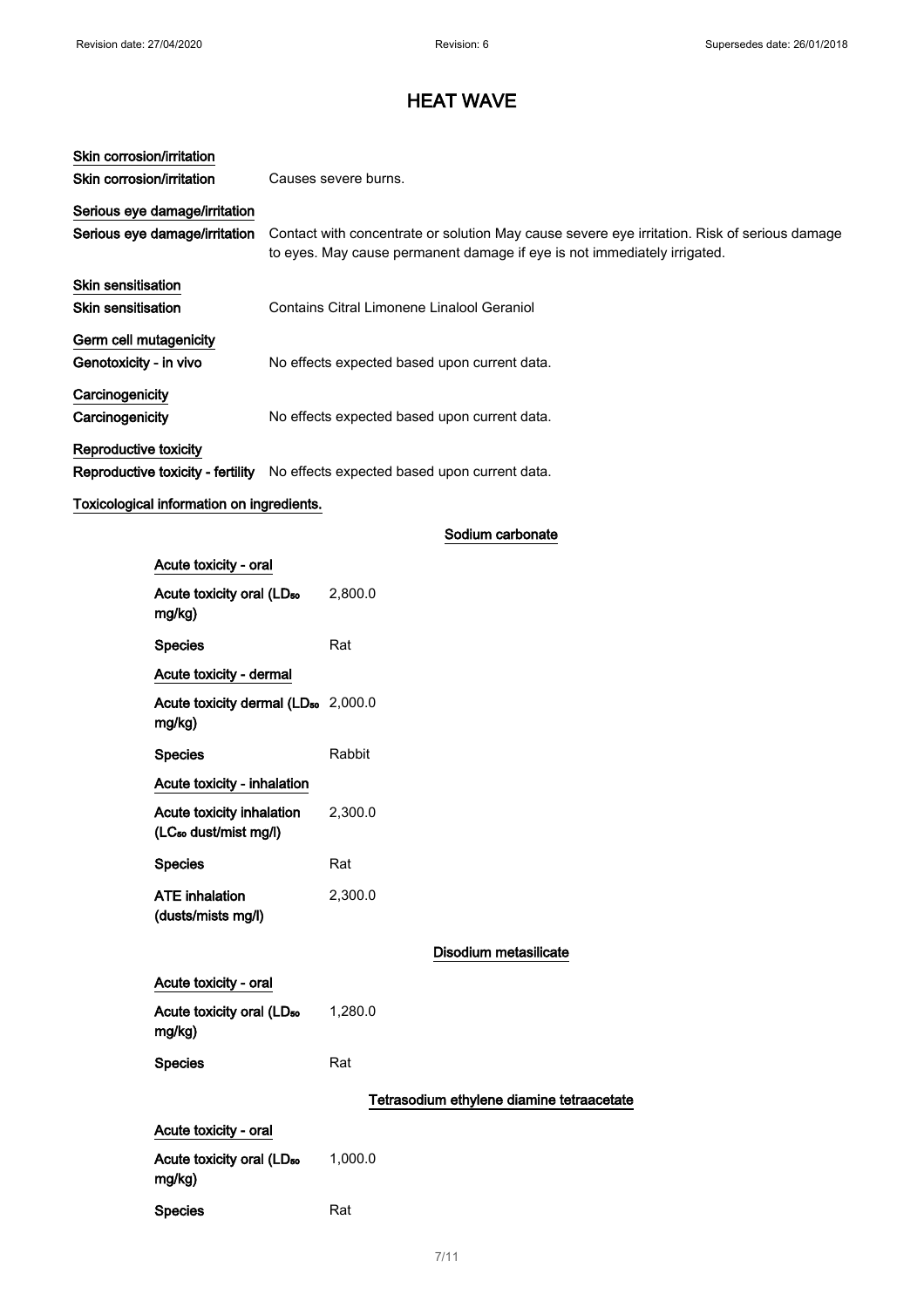| ATE oral (mg/kg)                                               | 1,000.0 |                                 |
|----------------------------------------------------------------|---------|---------------------------------|
| Acute toxicity - inhalation                                    |         |                                 |
| <b>ATE</b> inhalation<br>(dusts/mists mg/l)                    | 1.5     |                                 |
|                                                                |         | (2-Methoxymethylethoxy)propanol |
| Acute toxicity - oral                                          |         |                                 |
| Acute toxicity oral (LD <sub>50</sub><br>mg/kg)                | 5,135.0 |                                 |
| <b>Species</b>                                                 | Rat     |                                 |
| Acute toxicity - dermal                                        |         |                                 |
| Acute toxicity dermal (LD <sub>50</sub> 20.0<br>mg/kg)         |         |                                 |
| <b>Species</b>                                                 | Rabbit  |                                 |
|                                                                |         | Sodium xylenesulphonate         |
| Acute toxicity - oral                                          |         |                                 |
| Acute toxicity oral (LD <sub>50</sub><br>mg/kg)                | 7,200.0 |                                 |
| <b>Species</b>                                                 | Rat     |                                 |
| Acute toxicity - dermal                                        |         |                                 |
| Acute toxicity dermal (LD <sub>50</sub> 2,000.0<br>mg/kg)      |         |                                 |
| <b>Species</b>                                                 | Rabbit  |                                 |
| Acute toxicity - inhalation                                    |         |                                 |
| Acute toxicity inhalation<br>(LC <sub>50</sub> dust/mist mg/l) | 6.41    |                                 |
| <b>Species</b>                                                 | Rat     |                                 |
| <b>ATE</b> inhalation<br>(dusts/mists mg/l)                    | 6.41    |                                 |
| <b>SECTION 12: Ecological information</b>                      |         |                                 |

# 12.1. Toxicity

Ecological information on ingredients.

## Disodium metasilicate

| Acute toxicity - fish                            | LC50, 96 hours: 210 mg/l, Brachydanio rerio (Zebra Fish) |
|--------------------------------------------------|----------------------------------------------------------|
| Acute toxicity - aguatic<br><i>invertebrates</i> | EC <sub>50</sub> , 48 hours: 1700 mg/l, Daphnia magna    |

# Tetrasodium ethylene diamine tetraacetate

## Acute aquatic toxicity

Acute aquatic toxicity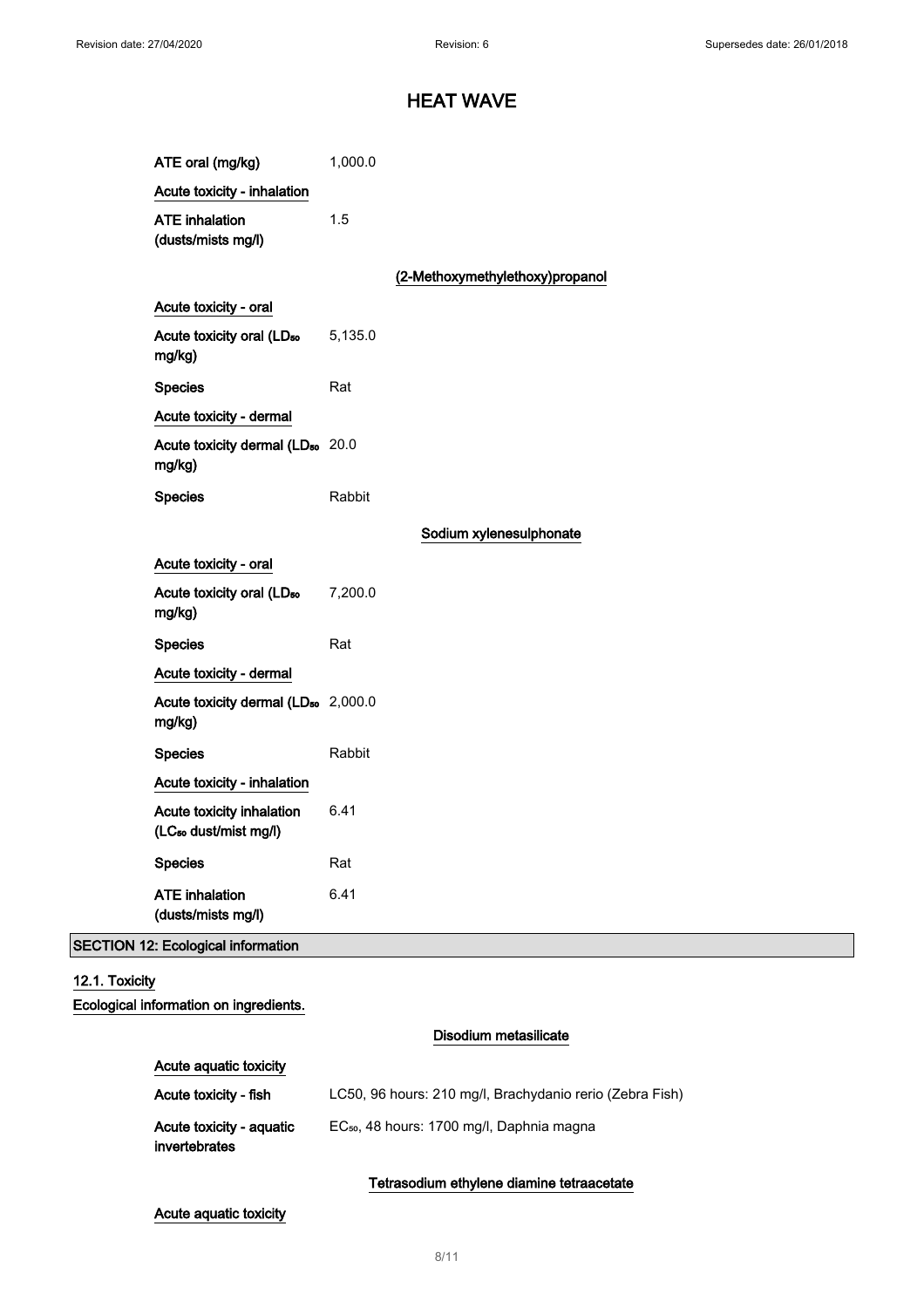|                              | Acute toxicity - fish                      | LC <sub>50</sub> , 96 hours: $> 100$ mg/l, Fish                                                                                                                                                                                                                                                                                                                                                                         |
|------------------------------|--------------------------------------------|-------------------------------------------------------------------------------------------------------------------------------------------------------------------------------------------------------------------------------------------------------------------------------------------------------------------------------------------------------------------------------------------------------------------------|
|                              | Acute toxicity - aquatic<br>invertebrates  | EC <sub>50</sub> , 48 hours: > 100 mg/l, Daphnia magna                                                                                                                                                                                                                                                                                                                                                                  |
|                              | Acute toxicity - aquatic<br>plants         | IC <sub>50</sub> , 72 hours: > 100 mg/l, Algae                                                                                                                                                                                                                                                                                                                                                                          |
|                              |                                            | (2-Methoxymethylethoxy)propanol                                                                                                                                                                                                                                                                                                                                                                                         |
|                              | Acute aquatic toxicity                     |                                                                                                                                                                                                                                                                                                                                                                                                                         |
|                              | Acute toxicity - fish                      | LC <sub>50</sub> , 96 hours: >10000 mg/l, Fish                                                                                                                                                                                                                                                                                                                                                                          |
|                              | Acute toxicity - aquatic<br>invertebrates  | EC <sub>50</sub> , 48 hours: 1919 mg/l, Daphnia magna                                                                                                                                                                                                                                                                                                                                                                   |
|                              | Acute toxicity - aquatic<br>plants         | IC <sub>50</sub> , 72 hours: >969 mg/l, Algae                                                                                                                                                                                                                                                                                                                                                                           |
|                              | 12.2. Persistence and degradability        |                                                                                                                                                                                                                                                                                                                                                                                                                         |
|                              |                                            | Persistence and degradability The surfactant(s) contained in this product complies(comply) with the biodegradability criteria<br>as laid down in Regulation (EC) No. 648/2004 on detergents. Data to support this assertion<br>are held at the disposal of the competent authorities of the Member States and will be made<br>available to them at their direct request, or at the request of a detergent manufacturer. |
|                              | Ecological information on ingredients.     |                                                                                                                                                                                                                                                                                                                                                                                                                         |
|                              |                                            | (2-Methoxymethylethoxy)propanol                                                                                                                                                                                                                                                                                                                                                                                         |
|                              | Chemical oxygen demand 2.02                |                                                                                                                                                                                                                                                                                                                                                                                                                         |
|                              | 12.3. Bioaccumulative potential            |                                                                                                                                                                                                                                                                                                                                                                                                                         |
|                              | <b>Bioaccumulative potential</b>           | The product is not bioaccumulating.                                                                                                                                                                                                                                                                                                                                                                                     |
| <b>Partition coefficient</b> |                                            | Not determined.                                                                                                                                                                                                                                                                                                                                                                                                         |
|                              | Ecological information on ingredients.     |                                                                                                                                                                                                                                                                                                                                                                                                                         |
|                              |                                            | (2-Methoxymethylethoxy)propanol                                                                                                                                                                                                                                                                                                                                                                                         |
|                              | <b>Partition coefficient</b>               | : 1.01                                                                                                                                                                                                                                                                                                                                                                                                                  |
| 12.4. Mobility in soil       |                                            |                                                                                                                                                                                                                                                                                                                                                                                                                         |
| <b>Mobility</b>              |                                            | The product is soluble in water.                                                                                                                                                                                                                                                                                                                                                                                        |
|                              | 12.5. Results of PBT and vPvB assessment   |                                                                                                                                                                                                                                                                                                                                                                                                                         |
|                              | Results of PBT and vPvB                    | This product does not contain any substances classified as PBT or vPvB.                                                                                                                                                                                                                                                                                                                                                 |
| assessment                   |                                            |                                                                                                                                                                                                                                                                                                                                                                                                                         |
|                              | 12.6. Other adverse effects                |                                                                                                                                                                                                                                                                                                                                                                                                                         |
| Other adverse effects        |                                            | None known.                                                                                                                                                                                                                                                                                                                                                                                                             |
|                              | <b>SECTION 13: Disposal considerations</b> |                                                                                                                                                                                                                                                                                                                                                                                                                         |
|                              | 13.1. Waste treatment methods              |                                                                                                                                                                                                                                                                                                                                                                                                                         |
| Disposal methods             |                                            | Dispose of waste to licensed waste disposal site in accordance with the requirements of the<br>local Waste Disposal Authority. Empty containers should be rinsed with water then crushed                                                                                                                                                                                                                                |

and disposed of at legal waste disposal site.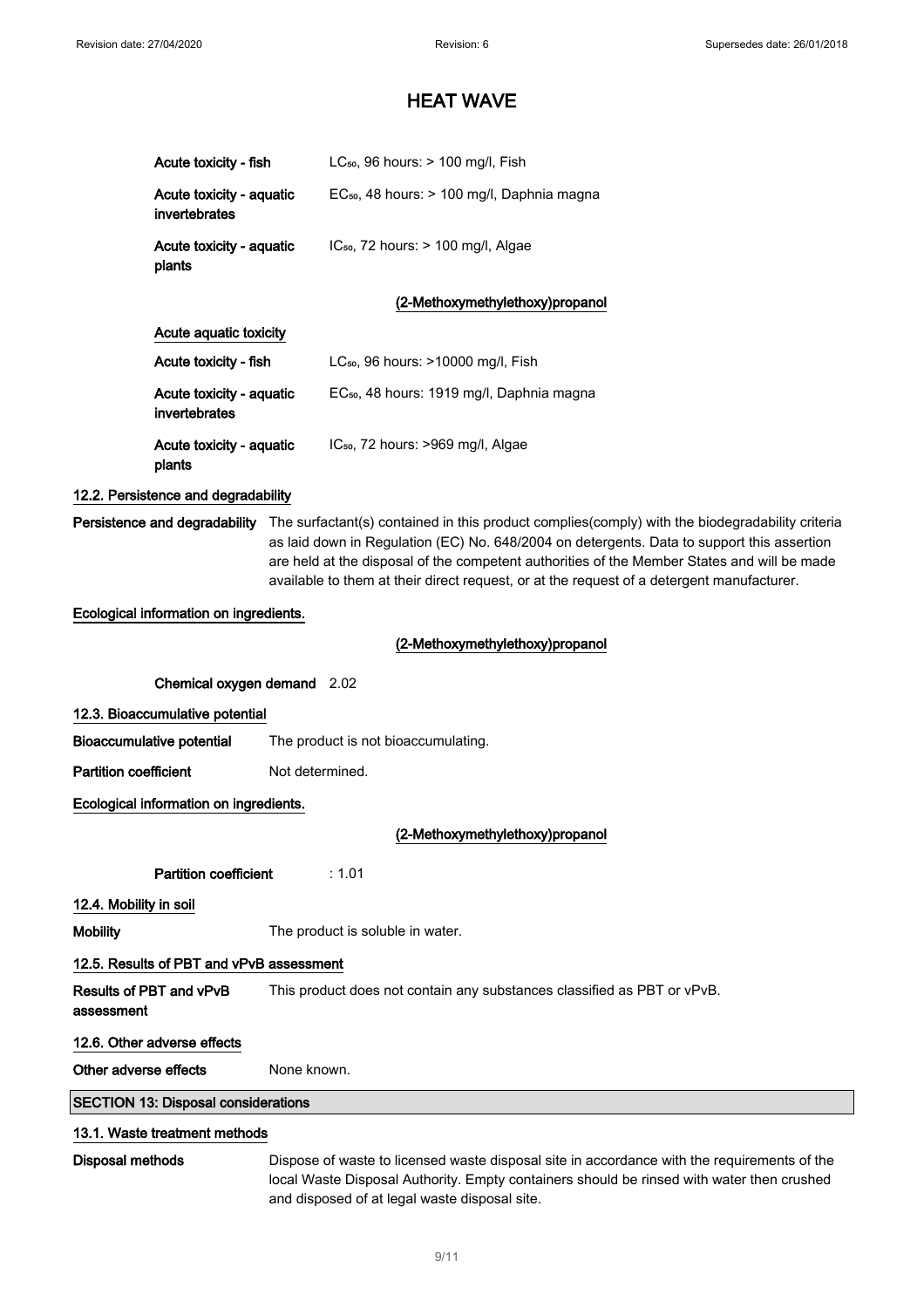### SECTION 14: Transport information

### 14.1. UN number

| UN No. (ADR/RID) | 3262 |
|------------------|------|
| UN No. (IMDG)    | 3262 |

## 14.2. UN proper shipping name

Corrosive solid, basic, inorganic, N.O.S. (contains disodium trioxosilicate)

| 14.3. Transport hazard class(es)  |   |
|-----------------------------------|---|
| <b>ADR/RID class</b>              | 8 |
| IMDG class                        | 8 |
| 14.4. Packing group               |   |
| <b>ADR/RID packing group</b><br>Ш |   |
| <b>IMDG packing group</b><br>Ш    |   |
|                                   |   |

# 14.5. Environmental hazards

Environmentally hazardous substance/marine pollutant No.

### 14.6. Special precautions for user

Supplied in accordance with "Limited Quantity" provisions.

#### 14.7. Transport in bulk according to Annex II of MARPOL and the IBC Code

Transport in bulk according to Not applicable. Annex II of MARPOL 73/78 and the IBC Code

|  |  |  | <b>SECTION 15: Regulatory information</b> |
|--|--|--|-------------------------------------------|
|--|--|--|-------------------------------------------|

### 15.1. Safety, health and environmental regulations/legislation specific for the substance or mixture

| <b>National regulations</b> | The Control of Substances Hazardous to Health Regulations 2002 (SI 2002 No. 2677) (as<br>amended).                                                                                                                                                                                                                                                                                                         |
|-----------------------------|------------------------------------------------------------------------------------------------------------------------------------------------------------------------------------------------------------------------------------------------------------------------------------------------------------------------------------------------------------------------------------------------------------|
| EU legislation              | Regulation (EC) No 1907/2006 of the European Parliament and of the Council of 18<br>December 2006 concerning the Registration, Evaluation, Authorisation and Restriction of<br>Chemicals (REACH) (as amended).<br>Regulation (EC) No 1272/2008 of the European Parliament and of the Council of 16<br>December 2008 on classification, labelling and packaging of substances and mixtures (as<br>amended). |

### 15.2. Chemical safety assessment

No chemical safety assessment has been carried out.

# SECTION 16: Other information

| General information      | Telephone 020 8974 1515                                                                |
|--------------------------|----------------------------------------------------------------------------------------|
| <b>Revision comments</b> | NOTE: Lines within the margin indicate significant changes from the previous revision. |
| <b>Revision date</b>     | 27/04/2020                                                                             |
| <b>Revision</b>          | 6                                                                                      |